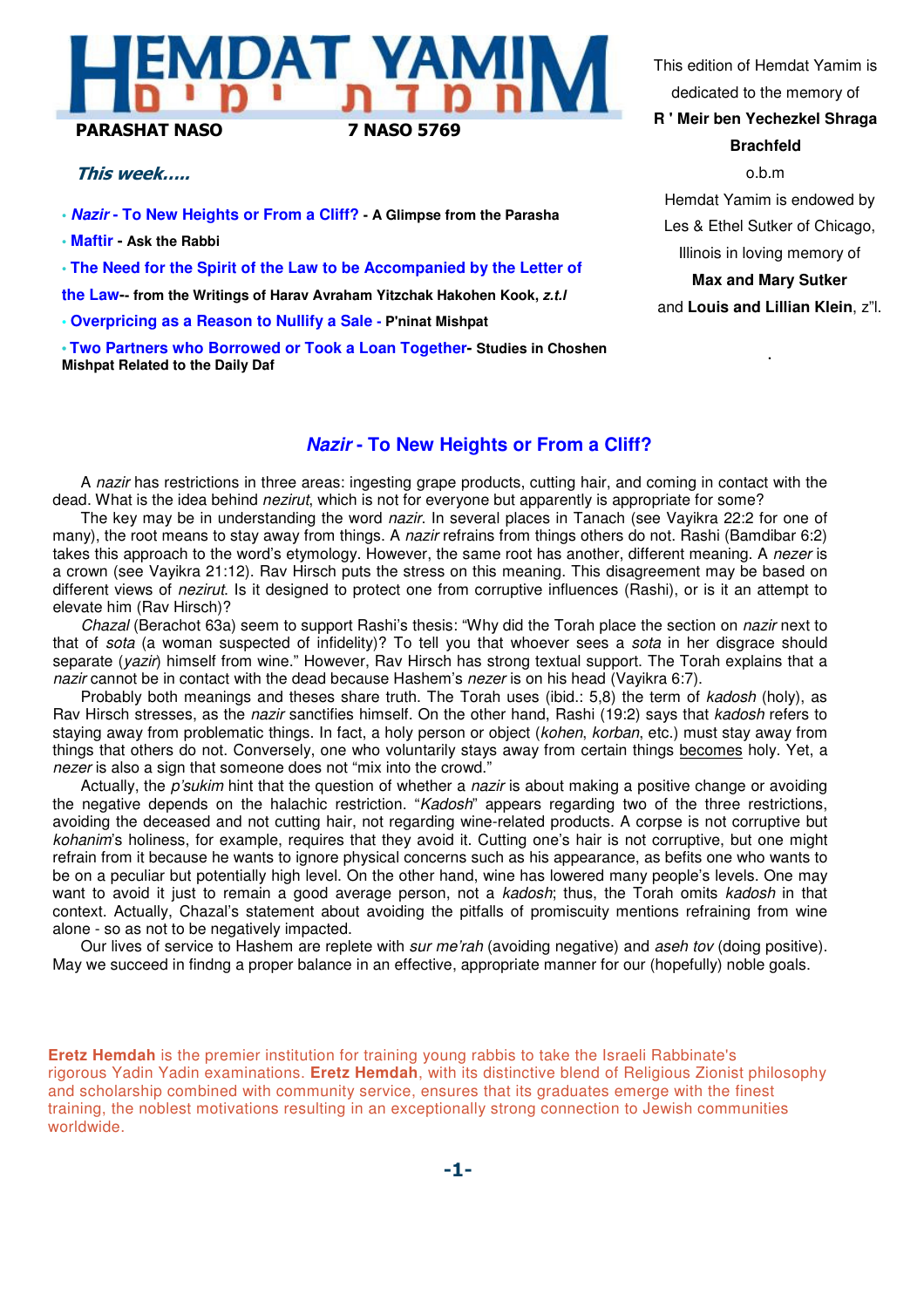



**Question:** When one person gets *maftir* (the last aliya) and makes the berachot on the haftara but someone else reads it, must the *oleh* read along? If we read from a *klaf* (a Torah-like scroll for the *navi* being read), must he do so specifically from the klaf?

**Answer:** First we will summarize the matter of an oleh reading along the regular kriat hatorah. The Shulchan Aruch (Orach Chayim 141:2) rules that it is critical for the *oleh* to read along because, if not, his *beracha* will not be connected to any reading of his and would be *l'vatala*. For the same reason, the Shulchan Aruch (OC 139:3) says that a blind man cannot have an *aliya* because he must read from the *sefer Torah*. The Rama (ad loc.) argues that now that the *oleh* only makes the *berachot* and does not read the Torah for the community to hear, the blind, as well as those who do not know how to read along, may get *aliyot*, as is the practice. The Rama does not dispute the requirement that the *oleh* read along. The Biur Halacha (to 141:2) presumes that regarding those who cannot read along, the Rama relied on the lenient opinion that reading along is not absolutely necessary to avoid the divisive situation where many people would be denied *aliyot*. However, he agrees that, normally, one should read along.

Are the halachic "dynamics" of haftara reading as strict as those for kriat hatorah? Some poskim approach the question in the opposite direction, as we will explain. The Rama (OC 284:4) says that one who received maftir should be the one who reads the haftara. Only if he cannot read the haftara, should someone else read the haftara. Why can't the maftir just recite the berachot on the haftara and have someone else lain it? The Pri Megadim (284, EA 3) seems to say that just as regarding regular kriat hatorah, one cannot only recite the berachot without reading, so too for the haftara. Thus, he implies that just as we have the oleh read along quietly for regular laining, the same can be done for the haftara (The Minchat Yitzchak IX, 22 says that the Pri Megadim views this as a b'dieved situation, although he does not understand why; the Pri Megadim can be read differently.) The Mishna Berura (284:8) and Yaskil Avdi (VII, 14) also equate haftara to kriat hatorah regarding someone other than the *oleh* reading.

The Chayei Adam (31:40, accepted by the Mishna Berura, ibid.) says that the Gra instituted a change in minhag. Instead of having the *oleh* for maftir make the *berachot* and *lain* the *haftara*, he separated the two by insisting that a klaf be used, which can be read only by experts. This raises the next question: does the reading along need to be from the klaf, when it is used, or not? First, we should understand that the idea to require a klaf was raised by the Levush (against the prevalent minhag of his time, cited by the Mishna Berura 248:1), who assumed that the rules of what a *haftara* is read from is like that of a Torah or a *megilla*. Despite the fact that the Magen Avraham (284) and Taz (284:2) justified the old minhag (see Divrei Yatziv, OC 129 at great length), the use of klaf spread with the encouragement of later Acharonim. It is quite accepted that if people read along from a chumash, they are covered even if the maftir does not read from a klaf (see Biur Halacha to 284:5). Therefore, if the *oleh* for *maftir* reads along because he cannot make *berachot* without reading, even reading from a printed *haftara* suffices. If one feels that one must read from a *klaf* because it is no different from Torah reading, then just as a regular *oleh* must read from the Torah, so must the *oleh* for maftir/haftara read along from the klaf. The latter approach appears to be a chumra, but it is hard to track minhagim.

We suggest that if an oleh can easily read along with the lainer from the klaf he might as well do so. However, one need not insist on this, and it could be counterproductive for an oleh who cannot read effectively without punctuation.

> **"Living the Halachic Process**" **-** We proudly announce the publication of our first book in English. "Living the Halachic Proces" a selection of answers to questions from our Ask the Rabbi project. A companion CD containing source sheets for the questions is also available. In honor of the book's debut we offer it at the special rate of \$20 (instead of \$25). Contact us at info@eretzhemdah.org

Have a question?..... e-mail us at **info@eretzhemdah.org**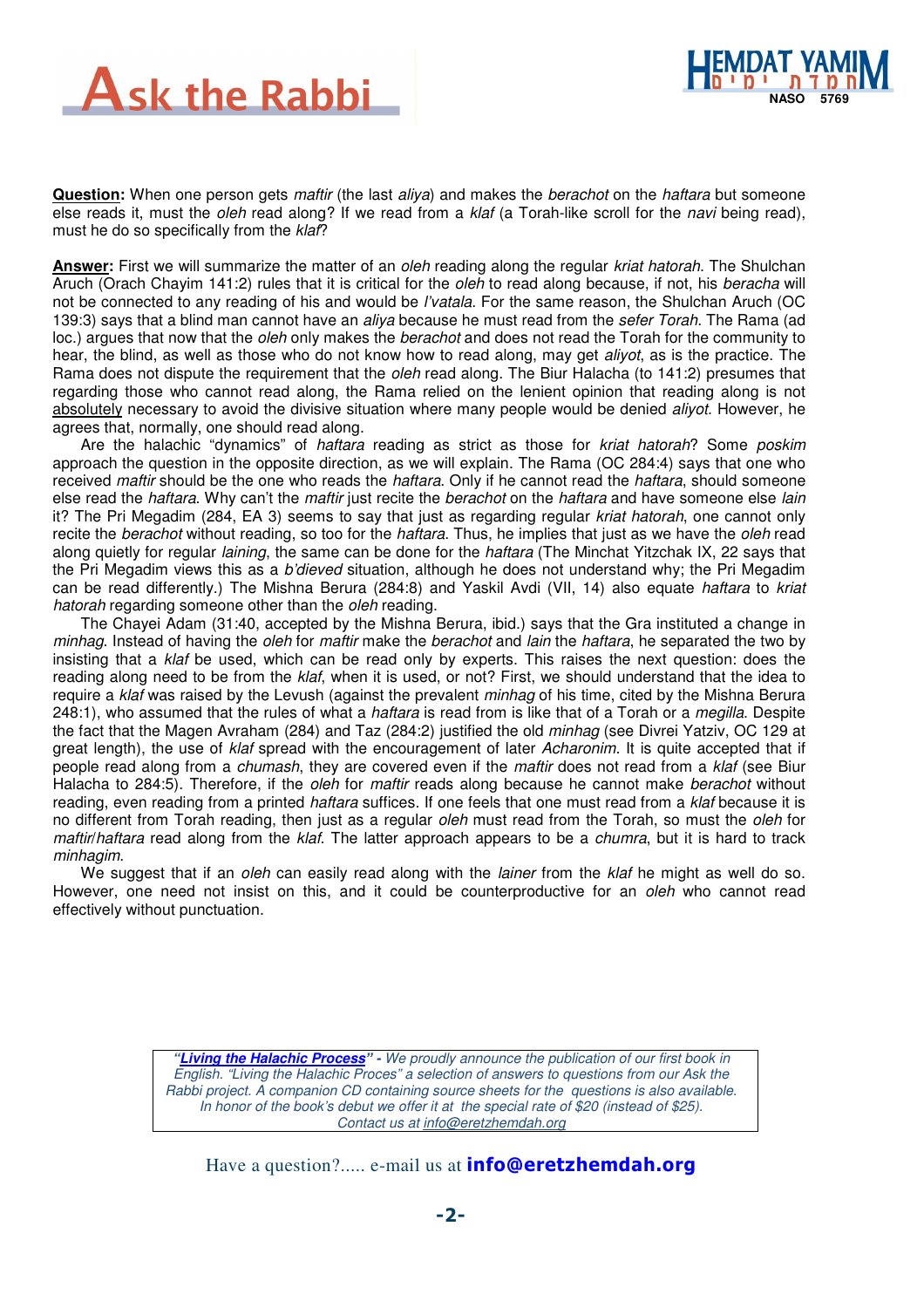



## **The Need for the Spirit of the Law to be Accompanied by the Letter of the Law**

(based on Ein Ayah, Berachot 1:162)

**Gemara**: [In the Beit Hamikdash they would make a beracha, read the Ten Commandments, Shema, "V'haya im shamoa," "Vayomer" (the commandment of tzitzit), ...] Even outside the Beit Hamikdash, they tried to institute the daily recitation of the Ten Commandments, but this practice was already cancelled because of the arguments of the heretics.

**Ein Ayah:** The heretics are mistaken when they say that the main goal is the spirit of the Torah, in other words, its true ideas and the good moral attributes that it promotes. Based on this, they distinguish between that which they consider central philosophical themes and other stories and *mitzvot*. However, they are very mistaken for thinking that the philosophical ideas are already the final goal. In truth, the goal of human shleimut (completeness) is truly achieved when one can live and act, both on a general and on a specific basis, based on these philosophies and the good attributes seen through the Torah. To accomplish this, one needs all of the matters of the Torah, which make the entire nation used to a proper approach to life.

When even a small part of the Torah is not followed in practice, the philosophies will remain as an independent thing, and life will run as according to a person's desires and whims. Under such circumstances, even the more general ideas of the Torah will, Heaven forbid, be undone. They will not succeed in having part of the Torah, as Hashem, whose word stands forever, instructed how success must be reached.

It is heretics who rail against the practical *mitzvot*, which incorrectly seem to them as a burden and unnecessary because they see the philosophical side as the main thing. However, this is a mistake because the actions all direct a person generally and specifically toward a path of life. When one's specific actions are not delineated based on the Hashem's Torah, the ideas cannot play their role at all. As time goes on, opposition to the proper ideals will increase, based on the habit of actions that the individual chooses. These random actions are antithetical to the pure ideals, and thus the philosophical idealism will be forgotten over time and nothing of them will last. Only about those who follow the Torah does it say "And this is My covenant with them, said Hashem: My spirit that is upon you and My word that I put into your mouth will not stray from your mouth and the mouth of your offspring and the mouth of your offspring's offspring, said Hashem, from now and forever" (Yeshaya 59:21). The spirit refers to the general spirit of the Torah; the word refers to the specific required actions. When they are followed in detail, then they will not stray from your mouth, referring to those things that need to be pronounced with the mouth because the heart does not remember them by themselves like those things that are "My spirit that is upon you." Under such cases, there is an eternal covenant of "from now and forever."

#### **Responsa B'mareh Habazak**, Volumes I, II, III, IV, V and VI:

Answers to questions from Diaspora rabbis. The questions give expression to the unique situation that Jewish communities around the world are presently undergoing. The answers deal with a developing modern world in the way of "deracheha, darchei noam". The books deal with the four sections of the Shulchan Aruch, while aiming to also take into consideration the "fifth section" which makes the Torah a "Torah of life." (Shipping according to the destination)**Special Price:** 6 volumes of Responsa Bemareh Habazak - \$75 (instead of \$90)

-3-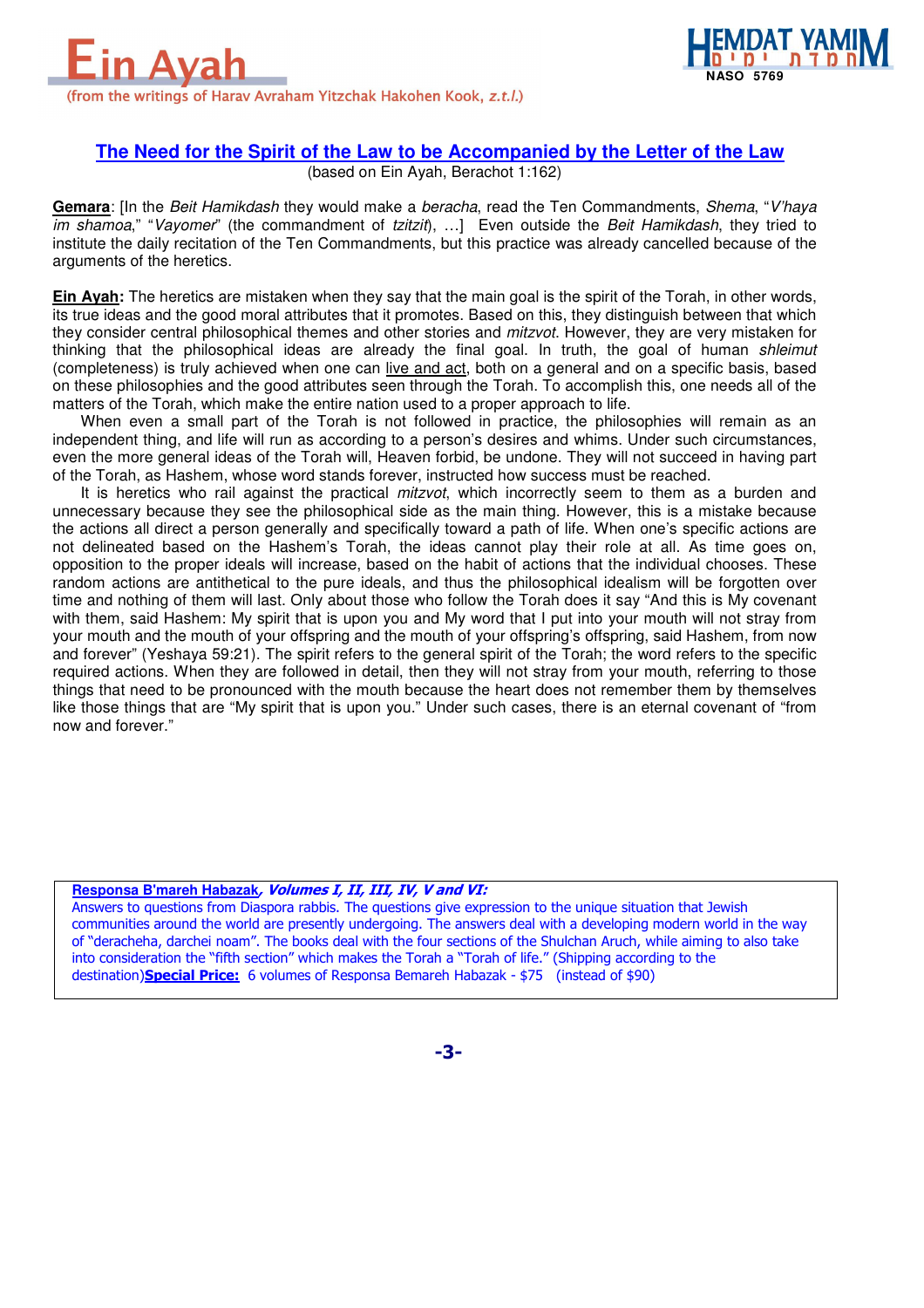



## **Overpricing as a Reason to Nullify a Sale**

based on Halacha Psuka, vol. 58- condensation of a p'sak by the Regional Beit Din of Haifa)

**Case:** The plaintiff  $(=p)$  bought a computer with some software from the defendant  $(=def)$ , who sold an individual computer and is not a professional salesman, for 3,500 shekels. Pl claims that after the sale, he discovered that the computer and software is worth only 2,400 shekels and presented a written estimate from a computer technician, who put the value at between 1,600-2,000 shekels. Since the discrepancy in price is more than 20%,  $p$  wants to nullify the sale due to extreme mispricing.

**Ruling:** Beit din asked of three computer technicians to estimate the value of the computer and the relevant software. Two of them set the price at 2,000 shekels; the third estimated the price at 3,000 shekels.

The Shulchan Aruch (Choshen Mishpat 103:2) rules: "Three people estimated the value of an object: if one said it is worth 100 zuz and two said it is worth 200 zuz, or one said 200 zuz and two said 100 zuz, the minority opinion is dismissed." Therefore, we should set the value of the computer at 2,000 shekels. Even if we were to average out the estimates, it would come only to 2,333 shekels. Either way, there is more than a 20% price deferential between the market price and the price that was charged. Based on the rules of ona'ah (mispricing), if the difference is more than a *shtut* (what the Talmud calls 1/6<sup>th</sup>, according to a system of arithmetic known as milebar), which comes to 20%, the sale can be voided.

The Shulchan Aruch (Choshen Mishpat 227:23) says that when a non-merchant sells one of the utensils from his household and overcharges, the laws of ona'ah do not apply because had the buyer not paid more than the regular price, the owner would not have been willing to sell it. Therefore, there is room to say that def, a non-professional who sold his computer, is unaffected by the laws of ona'ah. However, beit din decided that the Shulchan Aruch referred to the case of an object that has sentimental value to its owner and does not apply to the computer at hand. In this regard, this seller is like any other, and the sale may be voided.

Furthermore, according to one of the opinions in the Shulchan Aruch (ibid.:24) the exception for nonmerchants is only when the mispricing is up to a shtut (20%), not beyond it. As we showed, in this case, the ona'ah clearly exceeds a shtut.

Therefore, pl has the right to void the sale.

**Mishpetei Shaul –** Unpublished rulings by our mentor, Maran Hagaon HaRav Shaul Yisraeli zt"l in his capacity as dayan at the Israeli Supreme Rabbinical Court. The book includes halachic discourse with some of our generation's greatest poskim. The special price in honor of the new publication is \$20.